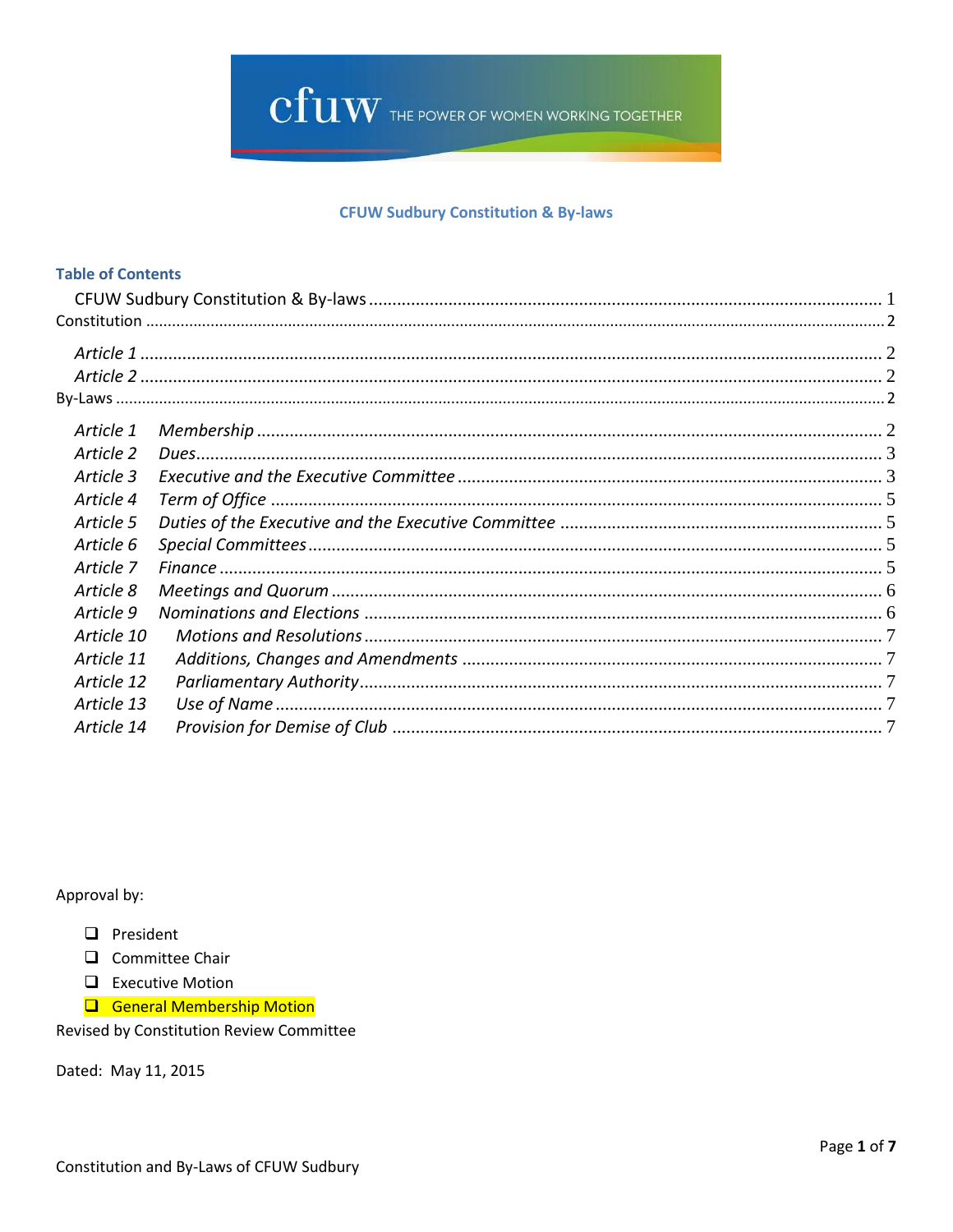

## <span id="page-1-0"></span>**Constitution**

## <span id="page-1-1"></span>*Article 1*

The name of this organization shall be the Canadian Federation of University Women – Sudbury, hereinafter referred to as CFUW Sudbury.

## <span id="page-1-2"></span>*Article 2*

The purpose of this organization shall be to:

- 1) Stimulate intellectual activity;
- 2) Promote higher education of women, especially through awarding scholarships, fellowships and/or bursaries to women;
- 3) Encourage and enable women to apply their knowledge and skills in leadership and decision‐making;
- 4) Advocate for the advancement of the status of women, human rights and the common good, and
- 5) Provide an opportunity for friendship, support and the expression of united opinion.

### <span id="page-1-3"></span>**By-Laws**

## <span id="page-1-4"></span>*Article 1 Membership*

### **Section 1**

According to its charter, CFUW Sudbury shall abide by the Articles and By-Laws of CFUW.

### **Section 2**

- A. **Member:** A member is a woman who is a resident of Canada and who supports CFUW by working towards the improvement of the status of women and girls, the promotion of quality public education, and advancement of human rights, justice and peace.
- B. **Student Member:** A student member is a member who is a resident of Canada:
	- a) She is a full time university or college student and is enrolled in a degree, diploma, or equivalent program that could lead to graduate studies.
	- b) A student member is entitled to all the privileges and responsibilities of CFUW membership.
- C. **Dual Member:** A dual member is a member who holds membership in more than one CFUW club.
	- a) She pays CFUW national per-capita dues to only one CFUW club.
	- b) A dual member may cast votes on National matters only in the CFUW club where she pays her CFUW per-capita dues.
- D. **Life Member**: Upon recommendation of the Executive Committee and the majority vote of the general membership, a member in good standing of CFUW Sudbury may be granted a life membership in CFUW Sudbury in recognition of extraordinary service to CFUW.

A woman who wishes to become a Club member shall complete and submit the membership registration form, and submit the annual dues. If the above conditions are met, she shall be considered a member in good standing and shall be entitled to vote and hold office.

### **Section 3**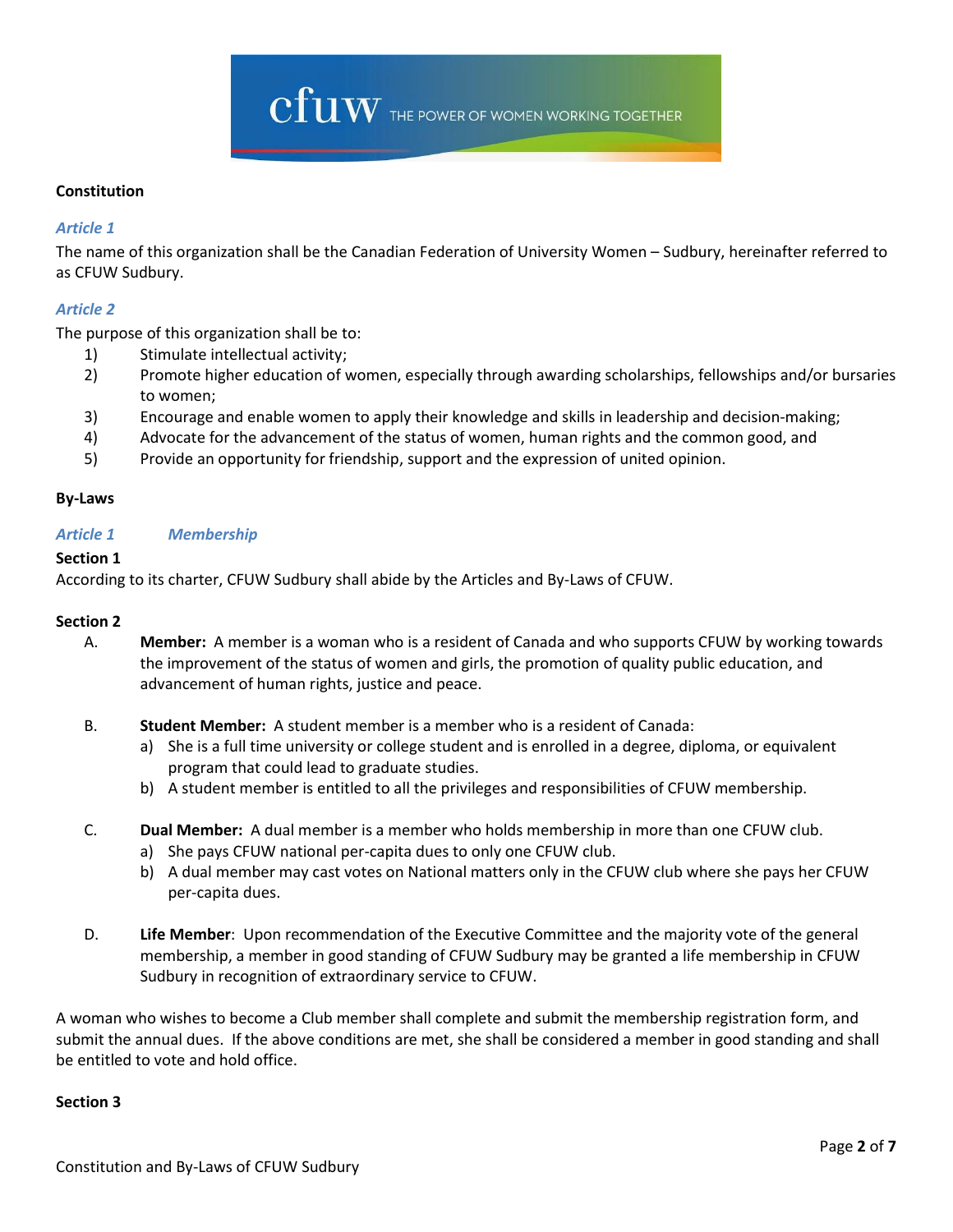

A member shall be required to pay her annual dues by December 31<sup>st</sup>. If her dues are not paid by this date, she shall cease to be a member of the Club, forfeiting all her rights and privileges until such time as her dues are paid.

### <span id="page-2-0"></span>*Article 2 Dues*

#### **Section 1**

All dues shall be paid to the Treasurer not later than December  $31<sup>st</sup>$  in each year. The CFUW and Ontario Council levies shall be paid out of these dues.

#### **Section 2**

Any change in dues requires one month's notice of motion and a two-thirds majority of the voting body present at any General or Annual General Meeting.

### **Section 3**

A life member shall be exempt from payment of the annual dues and their CFUW and Ontario Council levies shall be paid from Club funds.

#### **Section 4**

Student members pay 50% of CFUW annual per capita dues.

#### **Section 5**

A member transferring from other Clubs during the fiscal year shall be exempt from this Club's annual dues for the remainder of the year.

### **Section 6**

A new member who joins after January  $31^{st}$  will pay the annual dues, but are then not required to pay additional dues until September of the following year.

### <span id="page-2-1"></span>*Article 3 Executive and the Executive Committee*

### **Section 1**

The **Executive** shall consist of the following elected and appointed positions.

- 1) Officers of the Club
- 2) The Past President
- 3) Convenors:
	- a) Awards
	- b) Fundraising
	- c) Program
	- d) Social
	- e) Membership
	- f) Mentor
	- g) Newsletter Editor
- 4) Appointed:
	- a) Archivist
	- b) Webmaster
	- c) Interest Group Convenor
	- d) Publicity Convenor
	- e) Corresponding Secretary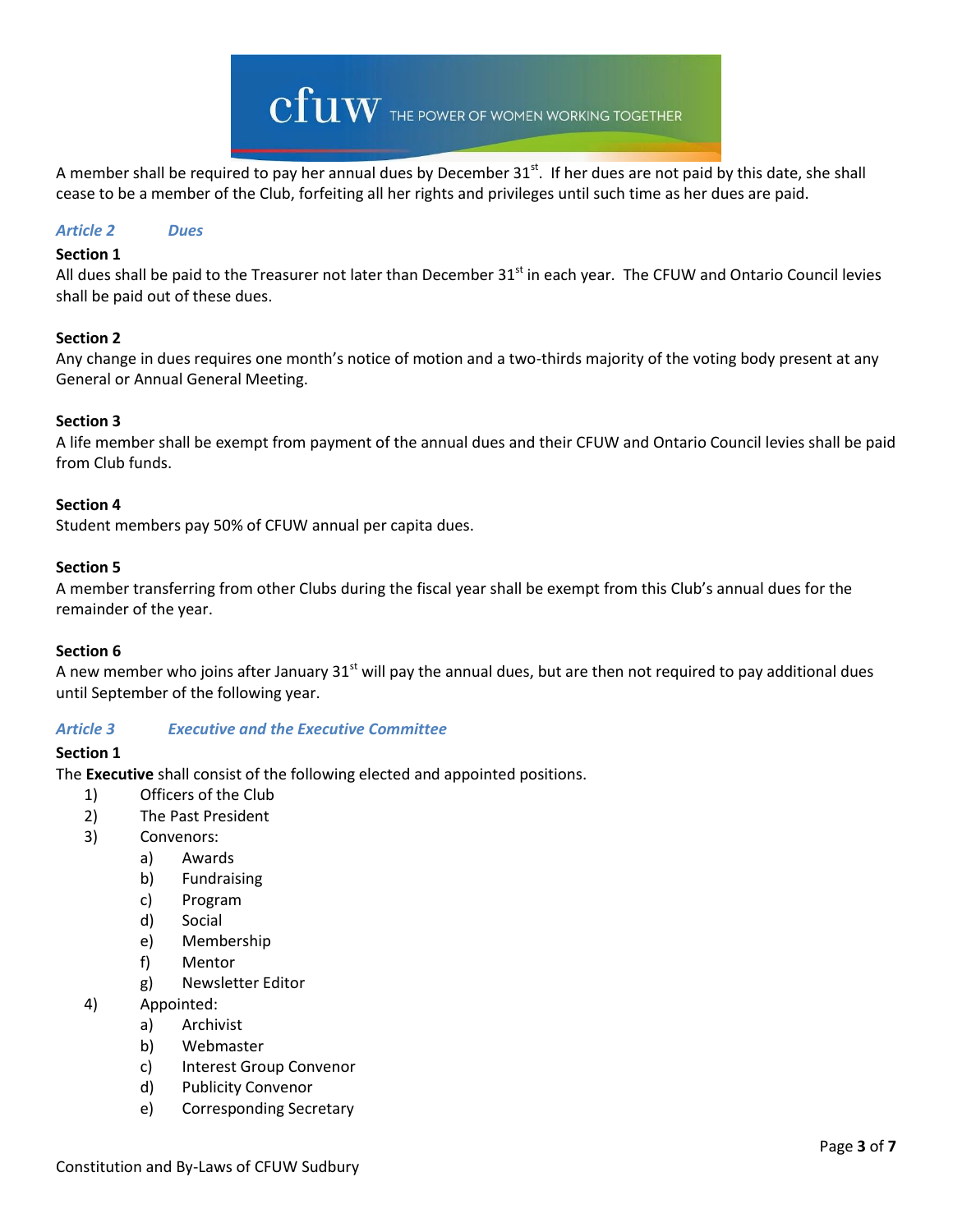

## **Section 2**

The **Executive Committee** are elected positions and the Past President, as follows:

- 1) Officers of the Club
- 2) The Past President
- 3) Convenors:
	- a) Awards
		- b) Fundraising
		- c) Program
		- d) Social
		- e) Membership
		- f) Mentor
		- g) Newsletter Editor

# **Section 3**

The elected officers of the Club shall be as follows:

- 1) President
- 2) Vice-President
- 3) Treasurer
- 4) Recording Secretary

## **Section 4**

The following positions shall be elected at the Annual General Meeting:

- 1) Awards Convenor
- 2) Fundraising Convenor
- 3) Program Convenor
- 4) Social Convenor
- 5) Membership Convenor
- 6) Mentor
- 7) Newsletter Editor

### **Section 5**

Attendance at Executive Committee meetings by the members outlined in Section 2 is expected. Where positions are shared, one member will attend.

### **Section 6**

Any Executive position may be shared by two people. Co-convenorship carries one vote.

### **Section 7**

Appointed positions (as outlined in Section 1 Subsection 4) are appointed by the President with assistance from the Executive. Appointed positions are not required to attend Executive Committee meetings, but are invited to attend the June handover and August kick-off Executive Committee meetings.

### **Section 8**

All Executive will receive all Executive Committee correspondence.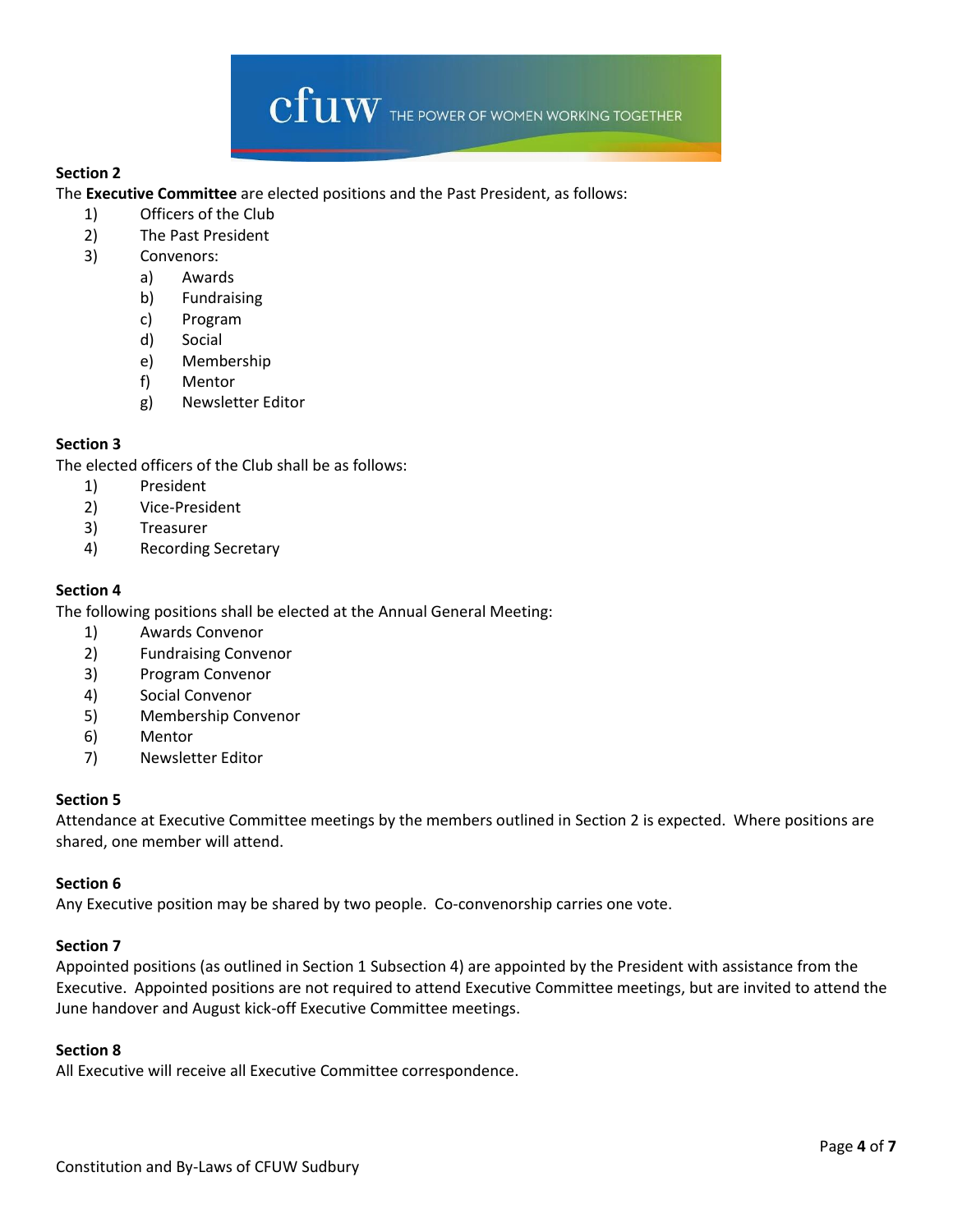## <span id="page-4-0"></span>*Article 4 Term of Office*

### **Section 1**

The term of office of the President and Vice-President shall be for two years. These officers shall not hold the same office for consecutive terms.

## **Section 2**

The term of office of the remaining elected Officers and Convenors shall be two years and they shall hold the same office for no more than two consecutive terms.

### **Section 3**

In the event of a vacancy on the Executive, a successor shall be appointed by the President, in consultation with the Executive Committee, to complete the term of office.

### **Section 4**

Appointed positions (Interest Group Convenor, Publicity Convenor, and Corresponding Secretary) shall hold a term of office for two years, and they shall hold the same office for no more than two consecutive terms. Appointed positions requiring specialist knowledge (Webmaster and Archivist) shall hold office on the approval of the President.

## <span id="page-4-1"></span>*Article 5 Duties of the Executive and the Executive Committee*

### **Section 1**

The Executive Committee shall direct the activities of the Club, subject to the approval of the general membership. In an emergency, the Executive Committee shall be empowered to act on behalf of the Club, the action to be ratified at the next General Meeting.

### **Section 2**

Each member of the Executive shall perform such duties as pertain to her office, or as may be assigned to her by the Executive Committee. Each member of the Executive shall submit an annual report to the President prior to the Annual General Meeting. Each member shall be accountable to the Treasurer for funds allocated to her.

Duties of the Executive shall be outlined in a current role description for each position. Information pertinent to the position shall be maintained electronically or in print as outlined in 'Procedure for the Control of Documents'. Policies, procedures and protocols are maintained electronically.

# <span id="page-4-2"></span>*Article 6 Special Committees*

Special committees may be appointed by the Executive Committee or on instruction from a general meeting. Their terms of reference and their period of office shall be determined by the Executive Committee. On completion of their work, they shall present written reports to the Executive Committee.

### <span id="page-4-3"></span>*Article 7 Finance*

### **Section 1**

The fiscal year of the club shall begin on August  $1^{\text{st}}$  and end on July 31 $^{\text{st}}$ .

### **Section 2**

The annual budget shall be presented to the Executive Committee at the August Executive meeting and approved by the general membership at the October general meeting.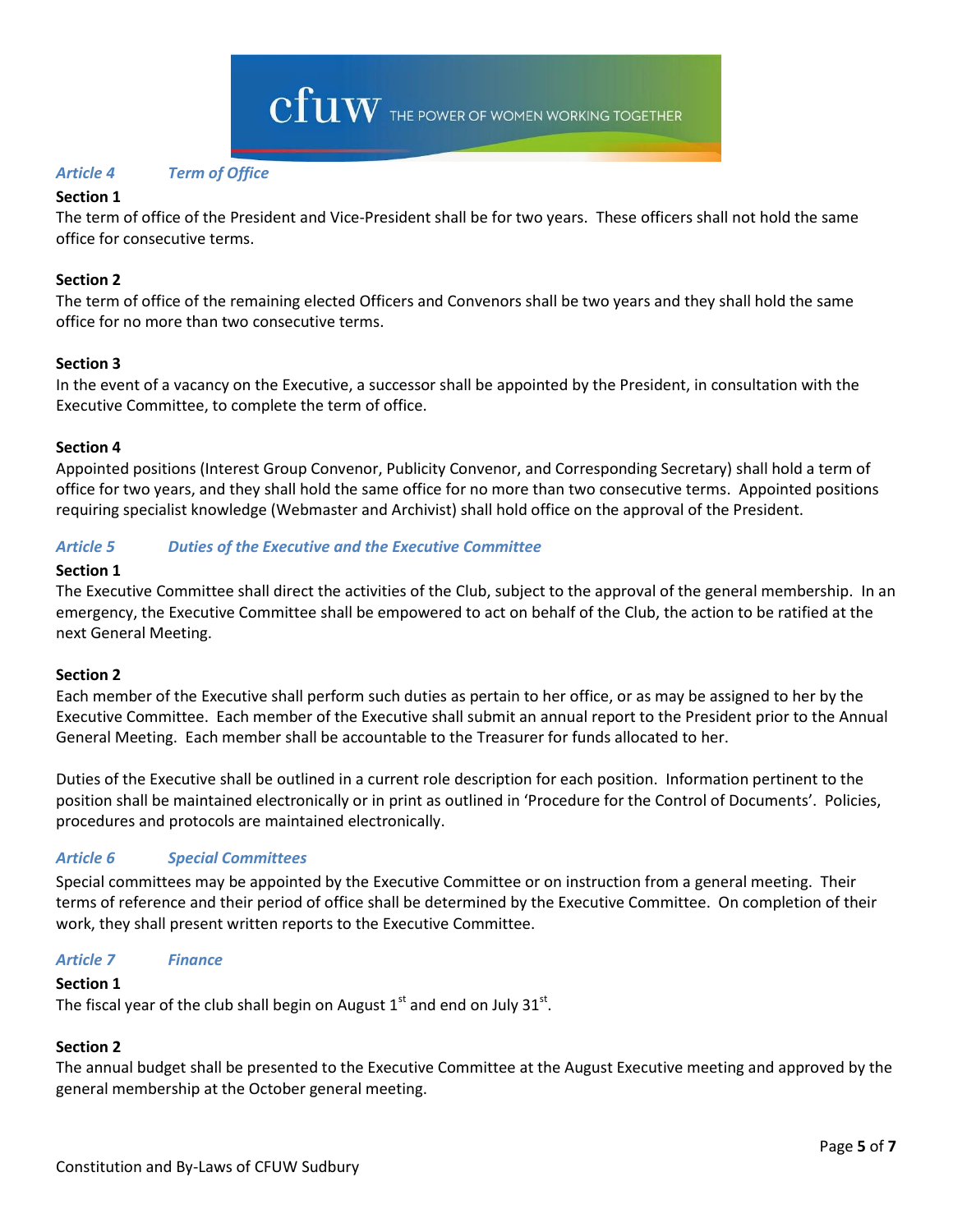

### **Section 3**

Money for non-budgeted expenditures in amounts not exceeding two hundred dollars (\$200.) may be approved by the Executive Committee. All other non-budgeted disbursements in the amounts exceeding \$200 shall require the approval of a two-thirds majority of the voting body present at the next general meeting of the Club.

### **Section 4**

The Treasurer, having had the books reviewed, shall normally present a treasurer's report for the fiscal year ended on July 31st at the October general meeting. The annual financial statements shall be presented and approved at the next Annual General Meeting.

## **Section 5**

A person to review the books shall be approved at the Annual General Meeting for that fiscal year.

## **Section 6**

The President, the Treasurer and any one of the two remaining elected officers shall be signing officers for the Club. The signature of any two of these designated officers shall be required.

# <span id="page-5-0"></span>*Article 8 Meetings and Quorum*

## **Section 1**

General meetings of the Club shall be held monthly, omitting June, July, August, and December, at such time and place as may be determined by the Executive Committee.

### **Section 2**

Meetings of the Executive Committee of the Club shall be held at such time and place as determined by the President.

### **Section 3**

Special meetings of the General Membership may be called by the President.

### **Section 4**

The Annual Meeting of the Club shall be held in May.

### **Section 5**

- A. In the case of the Annual Meeting or a General Meeting, one-fifth of the membership shall constitute a quorum.
- B. For an Executive Committee Meeting, a majority of the voting members shall constitute a quorum.
- C. Except as otherwise stated, a simple majority of those members eligible to vote, who are present at the meeting, is sufficient to pass a motion.

### **Section 6**

<span id="page-5-1"></span>Proper notice of each meeting shall be given.

# *Article 9 Nominations and Elections*

### **Section 1**

The Past President will encourage and receive nominations for Executive positions and invite members to serve in appointed positions. She may form a Nominations Committee to assist her. Nominations shall also be received from the